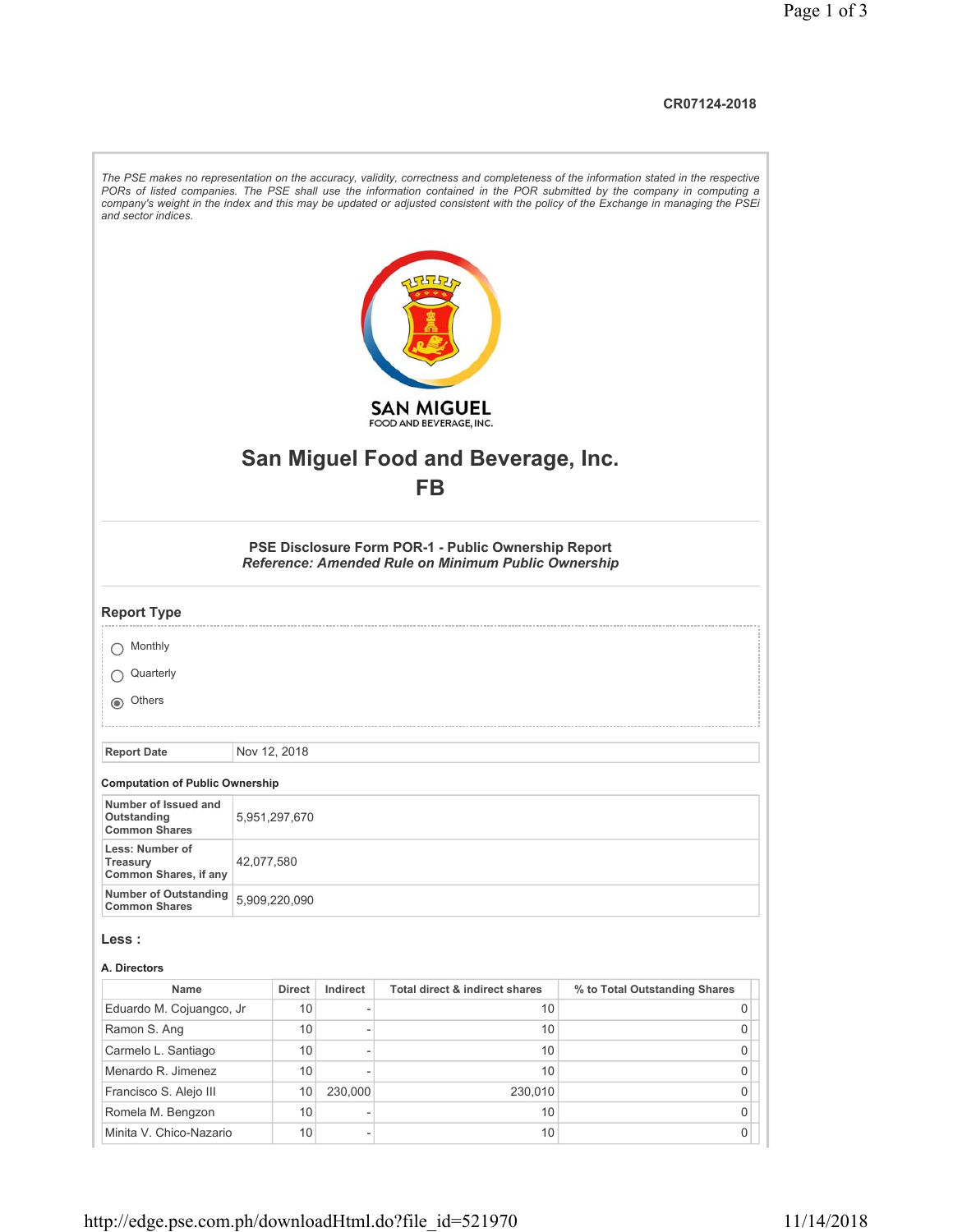|                                                | Ricardo C. Marquez                                        |             |             | 10            |                                |                 |             |                                           | 10                                |             |                                         | 0           |
|------------------------------------------------|-----------------------------------------------------------|-------------|-------------|---------------|--------------------------------|-----------------|-------------|-------------------------------------------|-----------------------------------|-------------|-----------------------------------------|-------------|
| Cirilo P. Noel                                 |                                                           |             |             | 10            |                                |                 |             |                                           | 10                                |             |                                         | 0           |
|                                                |                                                           |             |             | 90            | 230,000                        |                 |             |                                           | 230,090                           |             |                                         | 0           |
| <b>B.</b> Officers                             |                                                           |             |             |               |                                |                 |             |                                           |                                   |             |                                         |             |
|                                                |                                                           | Name        |             |               | Direct Indirect                |                 |             | Total direct & indirect                   | shares                            |             | % to Total Outstanding<br><b>Shares</b> |             |
| above)                                         | Eduardo M. Cojuangco, Jr. (same as                        |             |             |               | 0                              |                 | 0           |                                           |                                   | 0           |                                         | 0           |
|                                                | Ramon S. Ang (same as above)                              |             |             |               | 0                              |                 | $\mathbf 0$ |                                           |                                   | $\mathbf 0$ |                                         | 0           |
|                                                | Francisco S. Alejo III (same as above)                    |             |             |               | 0                              |                 | $\mathbf 0$ |                                           |                                   | $\mathbf 0$ |                                         | 0           |
|                                                | Ferdinand K.Constantino                                   |             |             |               | 10                             |                 | $\Omega$    |                                           |                                   | 10          |                                         | 0           |
|                                                | Roberto N. Huang                                          |             |             |               | 10                             |                 | 0           |                                           |                                   | 10          |                                         | 0           |
|                                                |                                                           |             |             |               | 20                             |                 | 0           |                                           |                                   | 20          |                                         | 0           |
|                                                | C. Principal/Substantial Stockholders                     |             |             |               |                                |                 |             |                                           |                                   |             |                                         |             |
|                                                | <b>Name</b>                                               |             |             | <b>Direct</b> | Indirect                       |                 |             | <b>Total direct &amp; indirect shares</b> |                                   |             | % to Total Outstanding Shares           |             |
|                                                | San Miguel Corporation                                    |             |             | 961,710,990   | 4,242,549,130                  |                 |             |                                           | 5,204,260,120                     |             |                                         | 88.07       |
|                                                |                                                           |             |             | 961,710,990   | 4,242,549,130                  |                 |             |                                           | 5,204,260,120                     |             |                                         | 88.07       |
| <b>D.</b> Affiliates                           |                                                           |             |             |               |                                |                 |             |                                           |                                   |             |                                         |             |
| <b>Name</b>                                    | <b>Direct</b>                                             | Indirect    |             |               | Total direct & indirect shares |                 |             |                                           |                                   |             | % to Total Outstanding Shares           |             |
| None                                           | 0                                                         |             | 0           |               |                                |                 |             | 0                                         |                                   |             |                                         | 0           |
|                                                | $\mathbf 0$                                               |             | 0           |               |                                |                 |             | 0                                         |                                   |             |                                         | $\mathbf 0$ |
| E. Government                                  |                                                           |             |             |               |                                |                 |             |                                           |                                   |             |                                         |             |
| Name                                           | <b>Direct</b>                                             | Indirect    |             |               | Total direct & indirect shares |                 |             |                                           |                                   |             | % to Total Outstanding Shares           |             |
| None                                           | 0                                                         |             | 0           |               |                                |                 |             | 0                                         |                                   |             |                                         | 0           |
|                                                | $\mathbf 0$                                               |             | 0           |               |                                |                 |             | 0                                         |                                   |             |                                         | 0           |
| F. Banks                                       |                                                           |             |             |               |                                |                 |             |                                           |                                   |             |                                         |             |
| Name                                           | <b>Direct</b>                                             | Indirect    |             |               | Total direct & indirect shares |                 |             |                                           |                                   |             | % to Total Outstanding Shares           |             |
| None                                           | 0                                                         |             | 0           |               |                                |                 |             | 0                                         |                                   |             |                                         | 0           |
|                                                | $\mathbf 0$                                               |             | $\mathbf 0$ |               |                                |                 |             | 0                                         |                                   |             |                                         | 0           |
| G. Employees                                   |                                                           |             |             |               |                                |                 |             |                                           |                                   |             |                                         |             |
| Name                                           | <b>Direct</b>                                             | Indirect    |             |               | Total direct & indirect shares |                 |             |                                           |                                   |             | % to Total Outstanding Shares           |             |
| None                                           | 0                                                         |             | 0           |               |                                |                 |             | 0                                         |                                   |             |                                         | 0           |
|                                                | $\mathbf 0$                                               |             | 0           |               |                                |                 |             | 0                                         |                                   |             |                                         | 0           |
| H. Lock-Up Shares                              |                                                           |             |             |               |                                |                 |             |                                           |                                   |             |                                         |             |
|                                                |                                                           | <b>Name</b> |             |               |                                | Direct Indirect |             |                                           | Total direct & indirect<br>shares |             | % to Total Outstanding<br><b>Shares</b> |             |
|                                                | Several Individuals not related to the                    |             |             |               | 8,311                          |                 | 0           |                                           |                                   | 8,311       |                                         | 0           |
| company                                        |                                                           |             |             |               | 8,311                          |                 | $\mathbf 0$ |                                           |                                   | 8,311       |                                         | 0           |
| I. Others                                      |                                                           |             |             |               |                                |                 |             |                                           |                                   |             |                                         |             |
| Name                                           | Direct                                                    | Indirect    |             |               | Total direct & indirect shares |                 |             |                                           |                                   |             | % to Total Outstanding Shares           |             |
| N/A                                            | 0                                                         |             | 0           |               |                                |                 |             | $\mathsf 0$                               |                                   |             |                                         | 0           |
|                                                | $\mathbf 0$                                               |             | 0           |               |                                |                 |             | 0                                         |                                   |             |                                         | $\mathbf 0$ |
| <b>Number of Listed</b>                        |                                                           |             |             |               |                                |                 |             |                                           |                                   |             |                                         |             |
| <b>Common Shares</b><br><b>Total Number of</b> |                                                           |             |             | 5,951,297,670 |                                |                 |             |                                           |                                   |             |                                         |             |
|                                                | <b>Non-Public Shares</b><br><b>Total Number of Shares</b> |             |             | 5,204,498,541 |                                |                 |             |                                           |                                   |             |                                         |             |
| Owned<br>by the Public                         |                                                           |             | 704,721,549 |               |                                |                 |             |                                           |                                   |             |                                         |             |